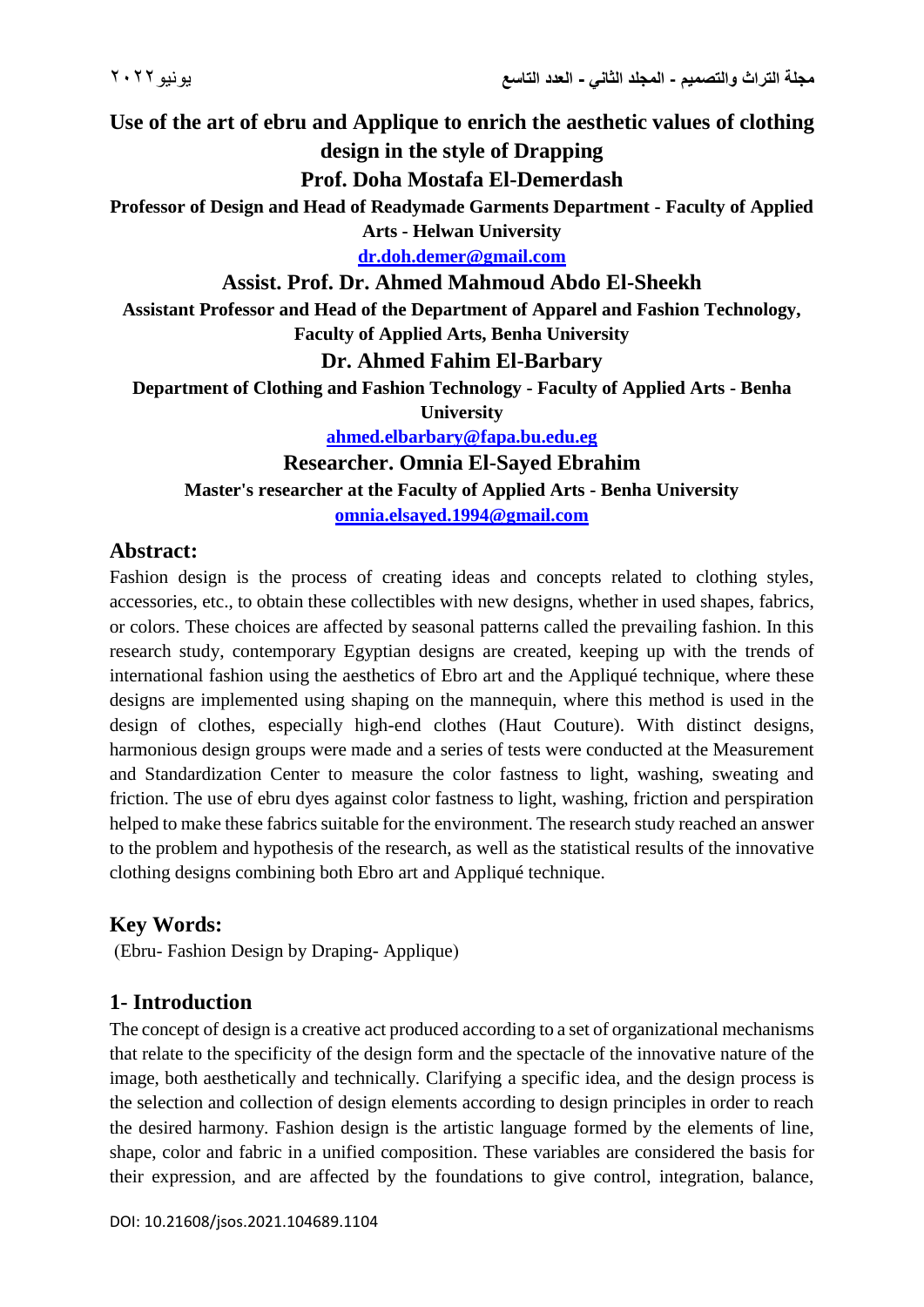rhythm and proportion at the end, in order for the individual to obtain a uniform that makes him feel harmonious and connected with the society in which he lives (2), Ebro art is one of the most beautiful arts known in Turkey and is currently spread in many countries. It depends on drawing on water mixed with certain materials to make it thick and uses special colors for it. It is sprayed and shaped on the surface so that later this drawing can be taken on a special thick alabaster paper to withstand water, the art of Khayamiya is an ancient Egyptian art. The term is derived from the word tents, which is the manufacture of colored fabrics used in the work of pavilions, and the tent was associated in the past with the covering of the Kaaba decorated with gold and silver threads, which Egypt was manufacturing until the sixties of the last century and it was sent to the Hijaz in a majestic procession known as the Mahmal, near Bab Zuweila at the end of Ghouria Street in Cairo, the art of tent-making is one of the first handicrafts that people learned and practiced to make a shelter out of cloth, after making huts.

# **1-2 Research Problems:**

The problem was formulated through the following questions:

1- What is the possibility of obtaining aesthetic effects from ebru art using figurines on the mannequin?

2- How can fabrics printed with ebru technology be used to obtain fashion that keeps pace with international fashion trends?

3- What is the possibility of benefiting from merging the art of Ebru and Khayamiya in the style of shaping on the mannequin to obtain contemporary fashion?

### **1-3 Research objectives:**

1- Making designs for contemporary Egyptian fashion, keeping pace with international fashion trends.

2- Studying the effect of ebru art and Khayamiyya techniques on shaping on the mannequin, and combining these techniques in a way that suits the nature of the design.

3- Applying the art of Ebro to produce fabrics with a distinct design suitable for producing a youthful piece of clothing in the style of shaping on the mannequin.

### **1-4 Research Importance:**

1- Take advantage of the ebru art to get different color effects from the ebru art that keep pace with international fashion trends.

2- Introducing new designs in fashion design and applying them using the Khayamiya technique and implementing them in the style of shaping on the mannequin.

3- Obtaining modern designs with modern colors and effects and keeping pace with international fashion.

### **1-5 Research Hypothesis:**

1- By applying the art of ebru, fabrics are obtained that can be used using the Khayamiya technique.

2- The possibility of applying ebru art and Khayameya technique on different materials.

3- The combination of ebru art and Khayamiya technique can be used in the style of shaping on the mannequin.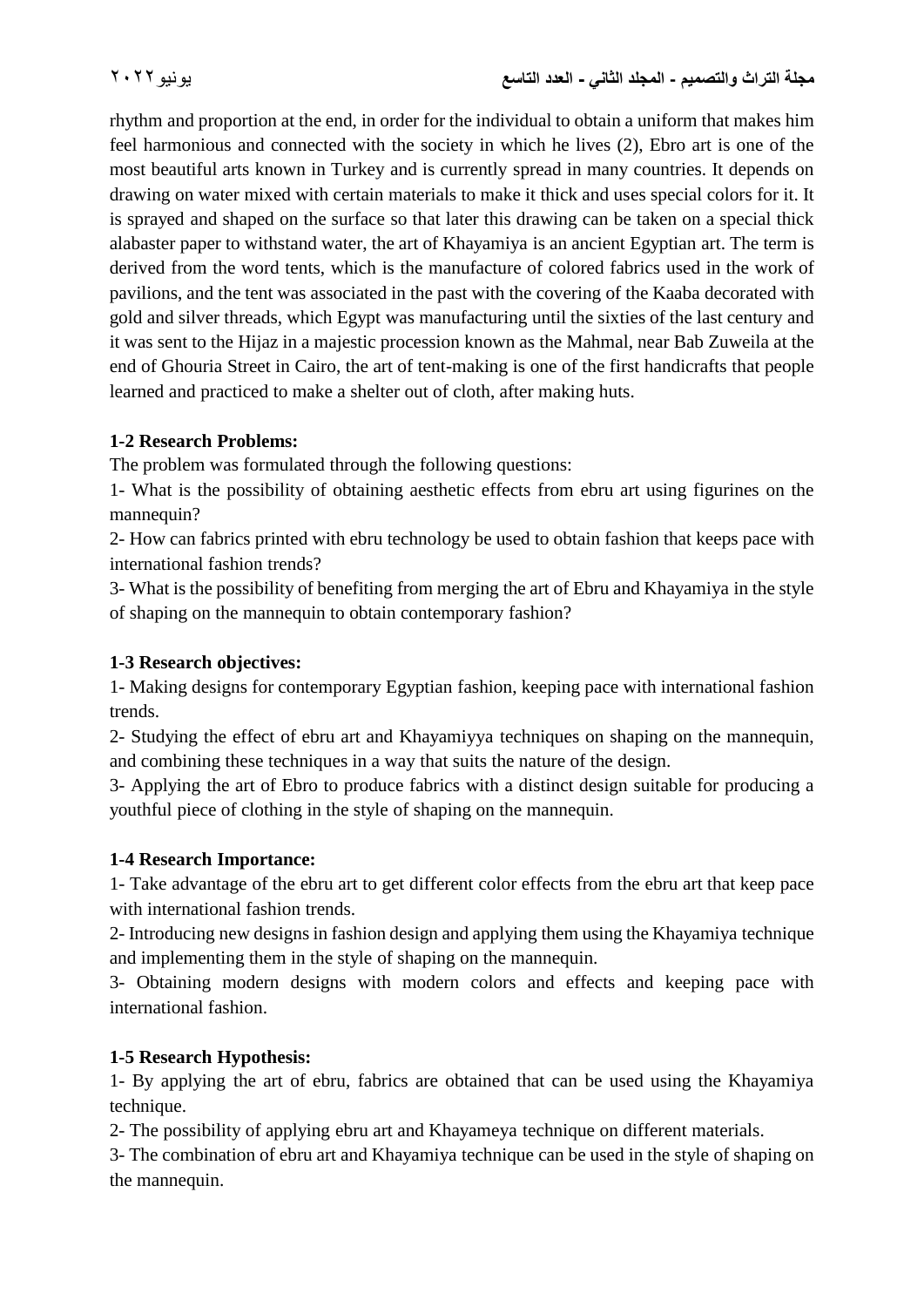4- Producing a variety of designs appropriate to international fashion lines that suit the young age group.

### **1-6 Research Limitations: objective limits:**

# - Ladies' clothing design (18:30)

- Ebru technique Khayamiya techniques
- Forming on the mannequin

# **Spatial boundaries:**

Modern designs for women aged (18-30) in the Arab Republic of Egypt

# **time limits:**

- Global Fashion Trends 2021/2022

# **1-7 Research Methodology:**

The research follows the descriptive analytical method.

Experimental method.

# **Summary of the results:**

- The results showed that it is possible to take advantage of the combination of the techniques of the Ebro art and the Khayamiya technique to design clothes in the style of shaping on the mannequin to suit the ladies.

- The results also confirmed that it is possible to improve women's clothing technically and aesthetically by merging the art of ebru and the technique of Khayamiya.

The success of these proposed designs is also an entry point to improve the general taste for designs.

- The statistical results confirmed the extent to which the arbitrators agreed on the possibility of benefiting from the ebru and khayamiya techniques in making clothing designs suitable for women and contributing to raising the aesthetic value of their clothes.

In light of these results, the researchers recommend the following:

1- Directing attention towards studying the history of printing arts throughout history and adopting these printing techniques.

2- Expanding the study of techniques, colors, and performance methods related to the art of Ebru and Khayamiya.

3- The necessity of making use of the art of Ebru and Khayamiya in designing contemporary clothes that are compatible with international fashion trends.

4- Enriching the artwork of the designs with an authentic art of synthesis with raw materials (Khayamiya), which helps preserve the identity that we lack in many aspects of our lives.

# **References:**

 anwar ealaa lawan eabaas alqurah ghulaa (2015): "muhadarat tasmim 'iiliktruniatin" , qism altasmim , kuliyat alfunun aljamilat , jamieat babil , aleiraq

 najwaa shukraa , saha 'ahmad eabd alghafar: dirasah muqarinah libaed taqanat aslub altashkil ealaa almanikan walafadih minha litadris manikan litulaab shaebih almalabis , risaluh dukturah , manshuruh , klih alaiqtisad almunzilaa , jamieuh hulwan 2009.